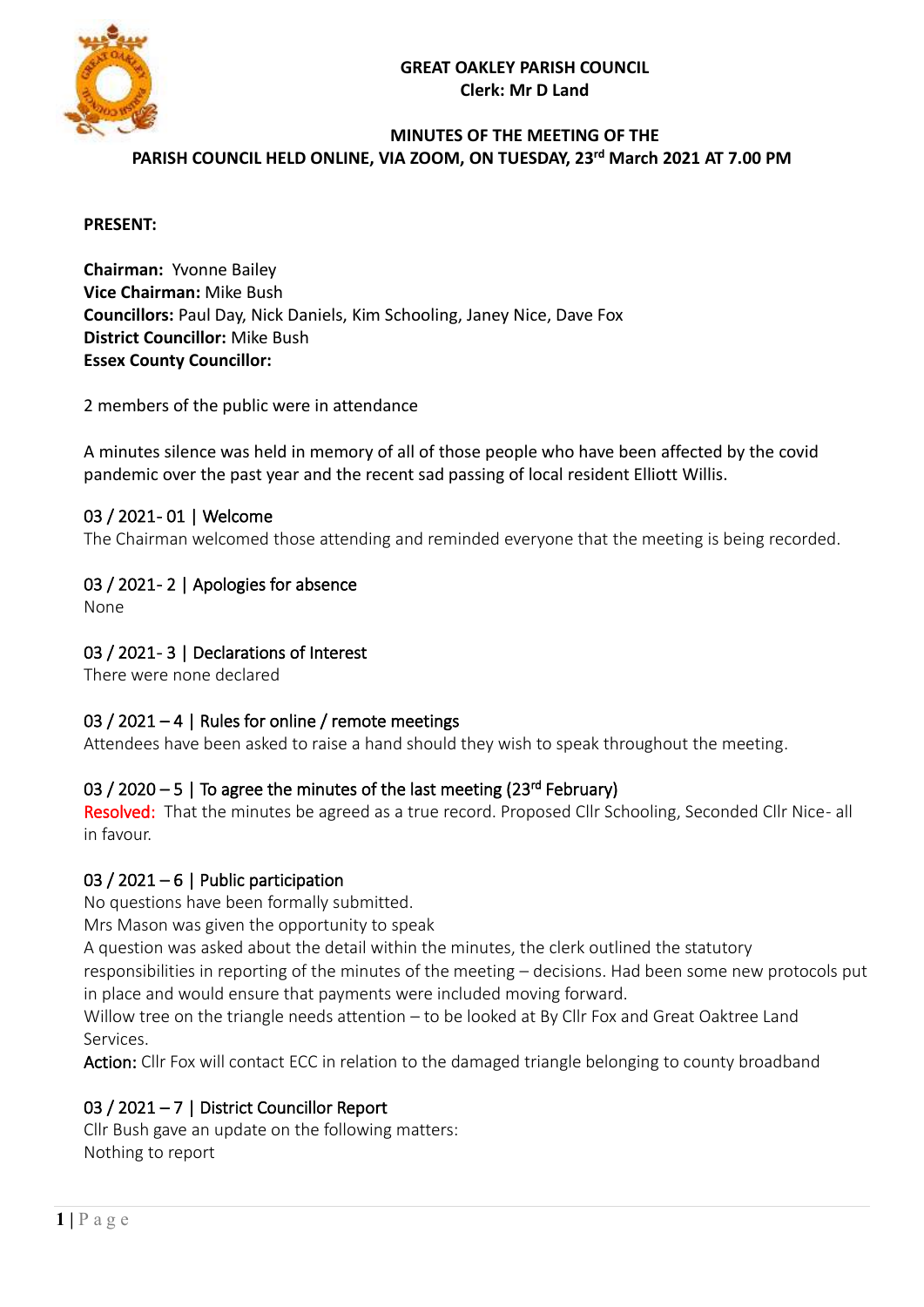

## **MINUTES OF THE MEETING OF THE PARISH COUNCIL HELD ONLINE, VIA ZOOM, ON TUESDAY, 23rd March 2021 AT 7.00 PM**

## 03 / 2021– 8 | County Councillor Report

No report was submitted

## 03 / 2021 – 9 | Clerk's Report

The Clerk reported on the following matters: Grant for Village Hall successfully awarded - £9,000 ECC updates – the verge along Harwich Road – ECC aware of the matter.

## 03 / 2021 – 10 | Chairman's Report

Continue to make excellent progress on the working group reports Positive feedback has been received from the efforts of the PC Two councillors have had to resign from their roles owing to, 1. professional limitations and 2. time

constraints – we are very keen to show how much we appreciate the efforts they have made.

Advertisements will be launched to attract new Cllrs.

Cllr Daniels reported the Great Oakley Community Care Initiative (GOCCI) has a number of volunteers on their list who could be contacted to see if they would like to join the PC.

Further communication channels are being explored.

The Chairman announced she would step down at the end of 2021 – she asked for consideration of those that might like to take on the role – she would support them in the hand over.

Action: Cllr Schooling asked for the councillor vacancies advert to be sent her as the GOCCI contact. Cllr Daniels has spoken to the owner of the village shop in relation to the notice boards poor condition. £61.58 would be the cost of a new board. Proposed by Cllr Daniels Seconded Cllr Bush – all in favour

## 03 / 2021 – 11 | Reports

## Burial Ground, Recreation Field, Play Area and Greenswards

A report was submitted prior to the meeting.

Site meeting will take place on 31<sup>st</sup> March for Beaumont Ditch with ECC.

Play area has a quote to clean the Play Equipment and Bus Shelters on the agenda

Resolved: that the quote to clean the play equipment and bus shelters for £200 be accepted. Proposed Cllr Day Seconded Cllr Nice - all in favour

Still looking into the options of purchasing the Field.

Burial Ground – all rubbish has been removed by the team and settled burial plots have been levelled and returfed by the contractor.

The planned memorial garden is progressing, Cllr Bush has offered a bench in memory of his father who recently passed – condolences and thanks were given.

Another potential donor has also been contacted.

Greenswards – we should look to pair with TDC in relation to tree planting.

Cllr Day brought up the matter of a piece of land on Farm Road and whether or not this could be acquired for car parking in the village. Cllr Day and Cllr Daniels will liaise with the land owner to make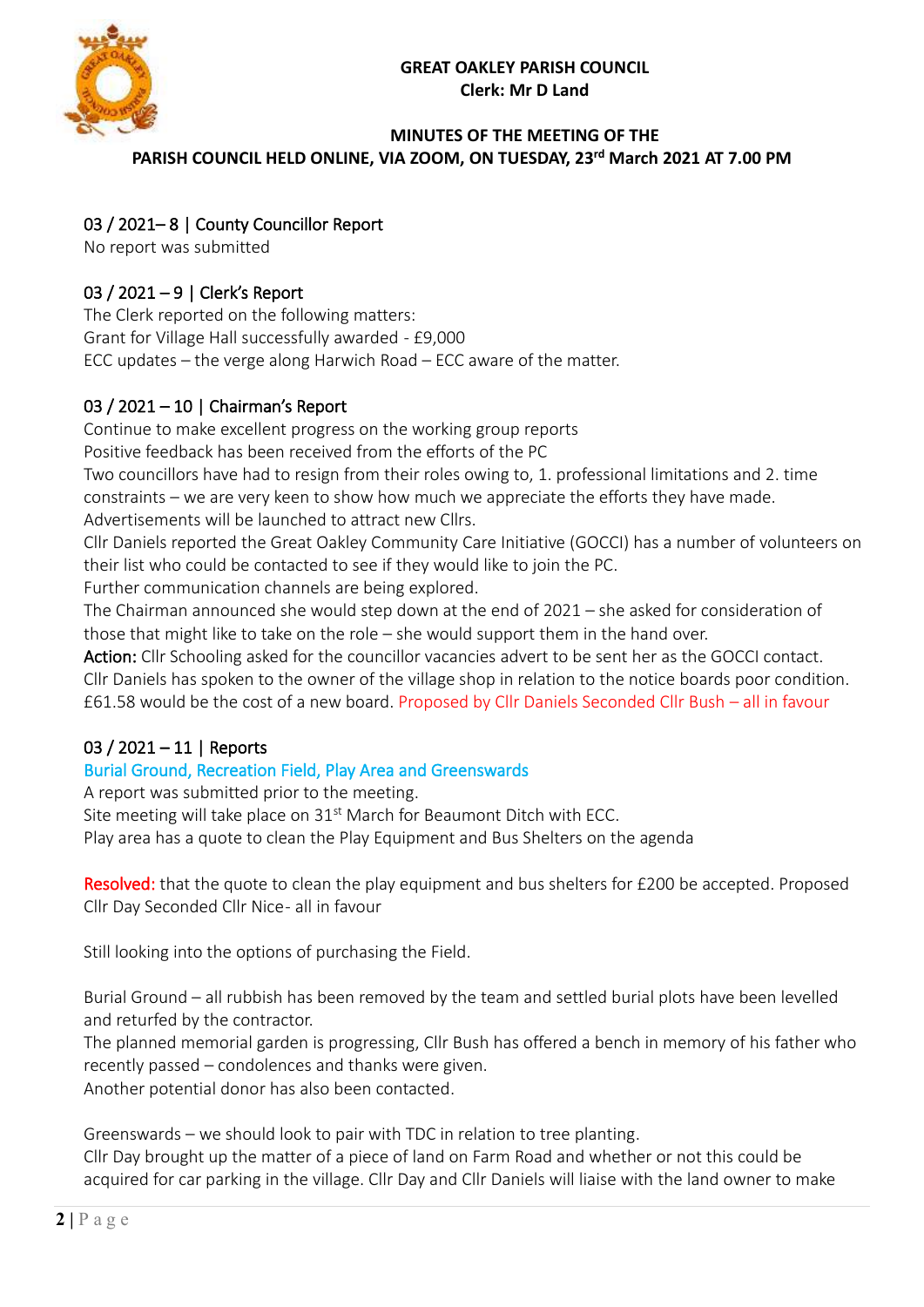

## **MINUTES OF THE MEETING OF THE PARISH COUNCIL HELD ONLINE, VIA ZOOM, ON TUESDAY, 23rd March 2021 AT 7.00 PM**

enquires.

Cllr Nice will take the lead on GO and SG in bloom

The PC Finance Committee are requested to undertake a review of current and future contracts. Motions on the agenda under this item were deferred to the next meeting.

A conversation about the agenda and minutes took place and how these should be presented moving forward. No conclusion was reached.

#### Public Rights of Way / Footpaths

A report was submitted – thanks were given to Cllr Schooling and Fox.

No motions were put forward

Action: The footpath from the woodlands across the field adjacent to the allotments does need consideration and the developers to be contacted to reinstate the footpath and remove all hazardous objects.

#### Great Oakley and Stones Green in Bloom

Cllr Nice has placed an advert in Coast to Coast. The Church and the school are interested in being involved.

We need to agree on the date – suggested before the school breaks for the summer holidays. Village gateway signs on Harwich Road need cleaning prior to installing any planters Planters could also be located at various sites around the villages including memorial square.

Advertising will be required prior to the summer launch in July.

All were asked to put forward suggestions to Cllrs Nice and Schooling

#### Action: Budget required for this project.

#### TDALC

The green agenda is of high priority.

#### Village Hall

A working group report with recommendations was submitted to council.

Cllr Daniels has made contact with various agencies in relation to funding. He had spoken to Fran Wright from Essex Community Foundation who has advised of local funding options. There are many improvements and emergency remedial works requiring attention both internally and externally In phase one of proposed refurbishments which need to be progressed. Phase two of the refurbishment, including a new kitchen, the installation of a hearing loop , WiFi and parking shelter for mobility scooters, pushchairs and bicycles, would require applications to providers of larger funding grants.

Cllr Schooling has contacted the Royal Institution of the Deaf for advice and costs for the hearing loop and is awaiting a response.

Chairman would write to the user groups to request evidence of potential outcomes for funding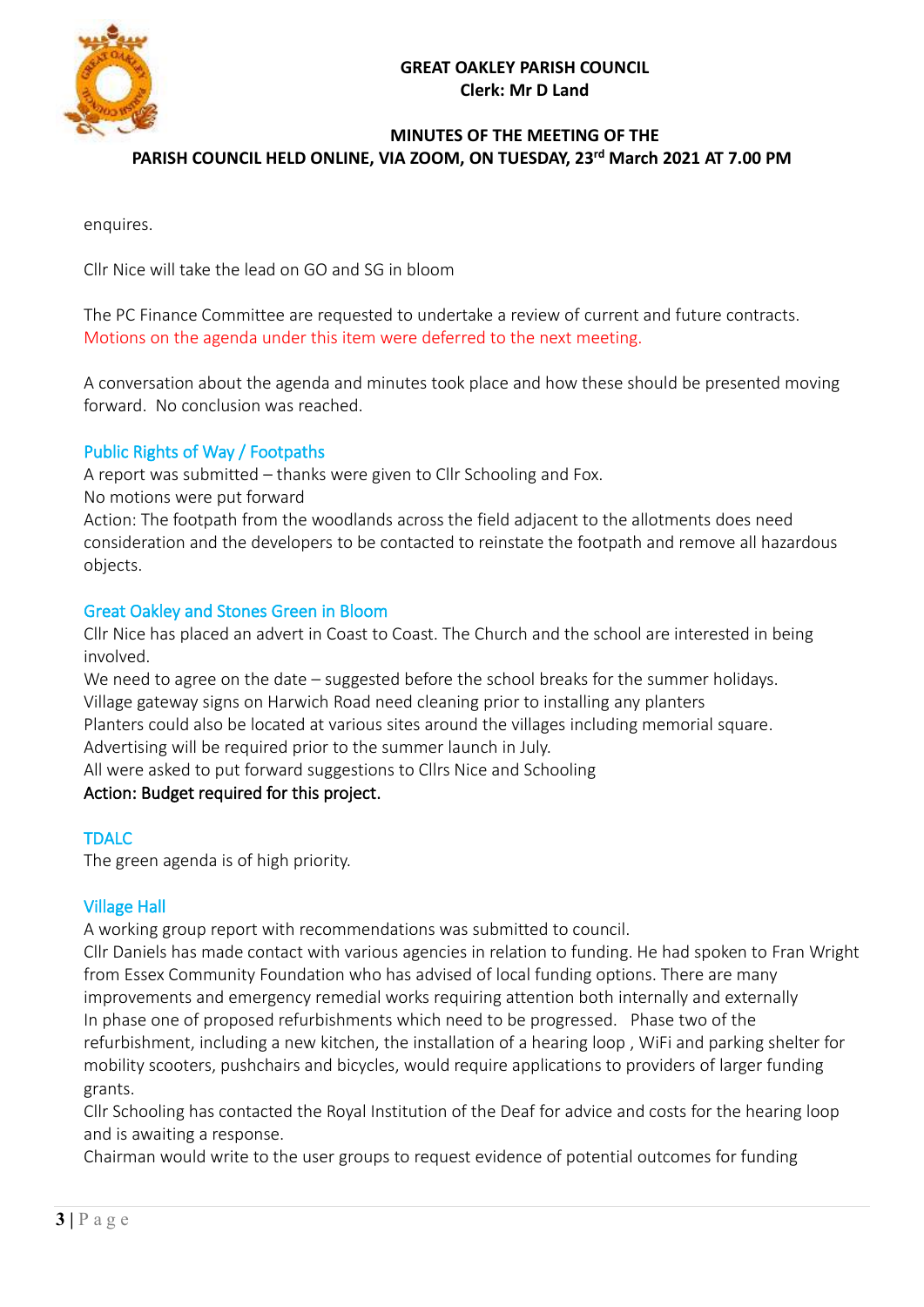

#### **MINUTES OF THE MEETING OF THE PARISH COUNCIL HELD ONLINE, VIA ZOOM, ON TUESDAY, 23rd March 2021 AT 7.00 PM**

applications and an invitation to put forward nominations to work on a community user group committee to shape the future of the village hall.

RESOLVED: That the annual subscription fee to the RCCE be agreed of £66. Proposed Cllr Daniels Seconded Cllr Nice - all in favour

## LED Lighting Trial

Evaluate the trial period –the lights have worked well.

Cllr Bush outlined that he supported the roll out of LED lighting and the environmental and cost savings available.

Cllr Fox noted the council could look to roll out new lights as and when lights failed or needed repairing. Cllr Bush and Nice supported the idea of LED rollout

Cllr Day queried the lifespan of an LED bulb. Cllr Fox advised 30 years with checks needed sporadically

## Stones Green

No discussion.

## 03 / 2021 – 12 | Neighbourhood Plan

A meeting took place between three parishes, GO, LO and Wix Feedback from TDC was to wait until the local plan has been passed and have a clear understanding of what they want from their own plan.

## 03 / 2021 – 13 | Speeding

Nothing to report

## 03 / 2021-14 | Litter / Dog Bins

Cllr Schooling noted the increase in dog mess in the village and suggested that the Church and Woodlands might be a potential site for bins.

A discussion took place about the issue around the local and wider area. Cllr Bushadvised there is a GO litter pick on the 11th April at 10:30am at the Village.

Cllr Nice mentioned the buses from TTC and the potential for litter being dropped and left in the area and suggested a bin at the corner of Red Barn Lane in the vicinity of the Beaumont Road Bus Stops. Cllr Bailey mentioned there are two bins near the Burial Ground which she regularly empties.

## 03 / 2021 – 15 | Carbon Reduction / Net Zero Carbon

Action: We should have a policy aligned with TDC.

Cllr Bush reported that the solar farm in Wix had been approved. It will generate 20 Megawatts There are now a number of solar farms in the area – Cllr Bush supports renewable energy but there needs to be some payback to the villages nearby.

## 03 / 2021 – 16 | Parking on Verges

Cllr Daniels had mentioned that we should identify who owns various areas of the village including verges.

The Clerk updated on the info which had sent out concerning the company who map the local landscape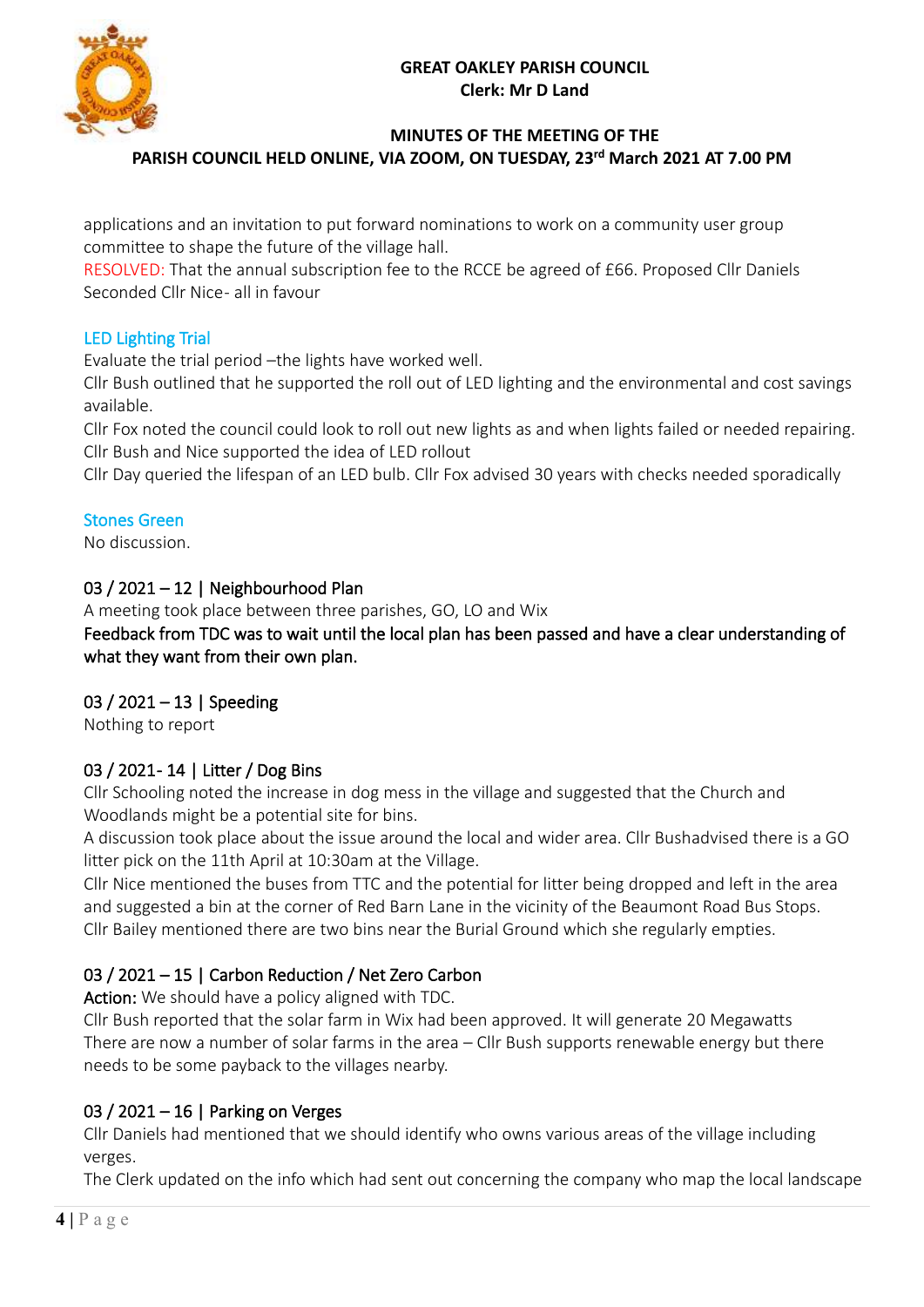

#### **MINUTES OF THE MEETING OF THE PARISH COUNCIL HELD ONLINE, VIA ZOOM, ON TUESDAY, 23rd March 2021 AT 7.00 PM**

## 03 / 2021 – 16 | Planning applications

21/00334/ful – Proposed demolition of existing stables with new, including feed store and manege – 18 Partridge Close

Cllr Nice had visited the site and local residents had also contacted local Cllrs informally. While Parish Council had no objection to the application it is recommended that consideration be given to residents concerns and that it is limited to personal equestrian use with consideration given to the close residential environment and limited access to the site.

## 03 / 2021 – 17 | Delegation of powers to the personnel and finance committees.

Further info requested

## 03 / 2021 – 18 | Cheques and finance authorisation

Resolved: that the month's cheques be signed, including any expenses. Proposed by Cllr Daniels Seconded Cllr Schooling – all in Favour. Noted about the Nest pension scheme contributions to be considered.

| <b>Monthly Payments</b>                  | <b>Net</b> | <b>VAT</b> | Gross     |
|------------------------------------------|------------|------------|-----------|
| Clerks Pay                               | £325.92    |            | £325.92   |
| <b>HMRC</b>                              | £198.80    |            | £198.80   |
| A & J Lighting                           | £39.85     | £7.97      | £47.82    |
| Autela Payroll Services                  | £57.59     | £11.52     | £69.11    |
| Great Oaktree Land Services              | £280.00    | £56.00     | £336.00   |
| <b>RCCE</b> Membership fee               | £60.50     | £12.10     | £72.60    |
| Expenses for Chairman (Zoom<br>meetings) | £14.39     |            | £14.39    |
| DD - E-on energy                         | £261.98    | £13.10     | £275.08   |
| DD - E-on energy                         | £0.40      |            | £0.40     |
| <b>Parish Council Totals</b>             | £1,239.43  | £100.69    | £1,340.12 |

## 03 / 2021 – 19 | Correspondence

Paula McDonnell – parking

Cllr Bush noted that parking issues are clear to see and not always easy to solve. Cllr Day noted that the PC should look into available parking and consider all options. Cllr Nice mentioned the lack of disabled parking. PC could use signage to promote the fact that considerate parking is essential.

Council Tax increase – online / email The council will respond via the appropriate channels

Catie Francis, memorial bench – email